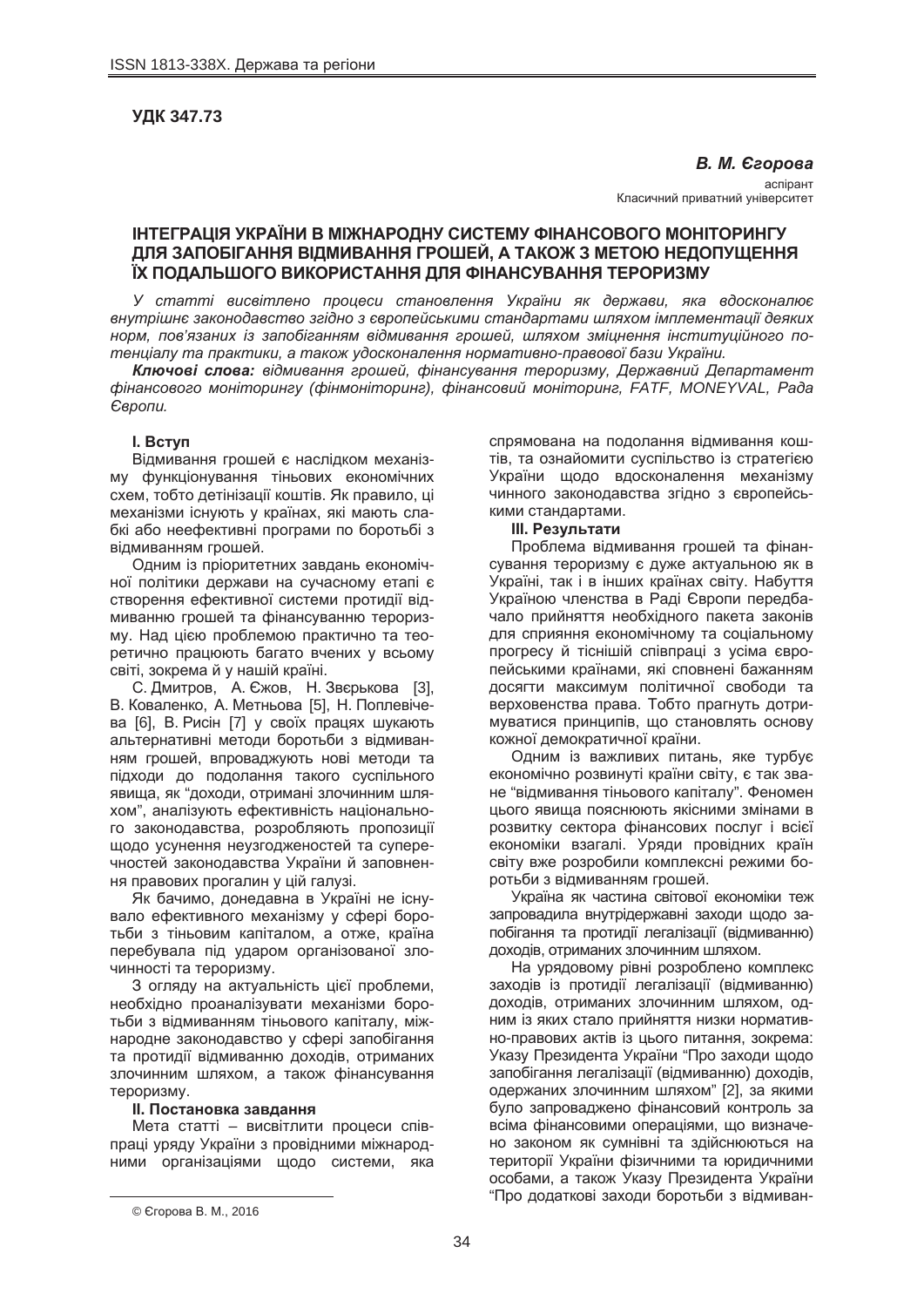ням доходів, одержаних злочинним шляхом" [2]. Згідно з Указом Кабінету Міністрів України та Національного банку України, необхідно виконувати Конвенцію Ради Європи щодо відмивання грошей, а також здійснювати пошук, арешт і конфіскацію доходів, отриманих злочинним шляхом. Органам виконавчої влади, банківським установам доручено керуватися у своїй діяльності рекомендаціями FATF – міжурядової організації, яка займається виробленням світових стандартів у сфері протидії відмиванню злочинних доходів і фінансування тероризму [10].

Одним із перших завдань FATF була розробка 40 рекомендацій, у яких викладено заходи, що мають знайти своє відображення в національних законодавствах країн світу.

Рекомендації FATF схвалено на міжнародному рівні глобальних стандартів щодо відмивання грошей та фінансування тероризму. Вони збільшують прозорість і дають змогу країнам успішно вживати заходи проти незаконного використання їх фінансової системи.

Основним елементом у боротьбі проти відмивання грошей та фінансування тероризму є необхідність моніторингу фінансових систем країн на предмет їх відповідності вимогам міжнародних стандартів.

Взаємне оцінювання, проведене FATF і відповідними регіональними організаціями по розробці фінансових заходів боротьби з відмиванням коштів, а також оцінювання, проведені Міжнародним валютним фондом і Світовим банком, є необхідним механізмом забезпечення ефективної імплементації рекомендацій FATF усіма країнами.

Визнаючи важливість міжнародної співпраці в боротьбі з відмиванням грошей та фінансуванням тероризму, Україна починає співпрацювати з багатьма країнами та міжнародними організаціями, які мають на меті протидію відмиванню грошей з метою захисту демократії та закону.

31.10.1995 р. Верховна Рада України прийняла Закон "Про приєднання України до Статуту Ради Європи" [2].

09.11.1995 р. Україна Стала 37-ю державою – членом Ради Європи. Починаючи з 2002 p. – у межах співробітництва з Радою Європи – експерти Держфінмоніторингу України на постійній основі беруть участь у пленарних засіданнях Комітету MONEYVAL, членом якого Україна є з 1997 р. і постійно бере участь у його засіданнях [9].

*MONEYVAL* (Committee of Experts on the Evaluation of Anti-Money Laundering Meassures) створено Комітетом Міністрів Ради Свропи в 1997 р. і є однією з міжнародних організацій, які борються з відмиванням "брудних" коштів. Основною метою діяльності цієї організації є оцінювання ефективності протидії легалізації злочинних доходів у країнах, які є членами Ради Європи [9].

Одним із етапів удосконалення законодавства та приведення його у відповідність до міжнародних стандартів в Україні в листопаді 2002 р. Президент України Л. Д. Кучма підписав та опублікував Закон України "Про запобігання та протидію легалізації (відмиванню) доходів, одержаних злочинним шляхом, або фінансуванню тероризму". У січні 2002 р. на підставі Указу Президента України було створено Державний Департамент фінмоніторингу при Міністерстві фінансів, метою створення якого є відстеження сумнівних фінансових операцій та боротьба з відмиванням грошей. Департамент створили як підрозділ фінансової розвідки – державний орган нового типу, призначений для протидії відмиванню коштів і фінансуванню тероризму [2].

Починаючи з 2004 р., Державний Департамент фінмоніторингу є членом Егмонтської групи, метою якої є посилення підтримки своїх урядів у боротьбі з відмиванням грошей, фінансуванням тероризму та іншими фінансовими злочинами.

Егмонтська група поєднує фінансові розвідки 131 країни світу та забезпечує обмін інформацією в розслідуванні щодо відмивання коштів і фінансування тероризму [11].

Враховуючи зацікавленість у розвитку дружніх стосунків і співробітництва у сфері протидії легалізації (відмиванню) доходів, що отримано злочинним шляхом, а також протидії фінансуванню тероризму, між Королівством Бельгії та Україною 19.08.2003 p. вперше було підписано Меморандум про взаєморозуміння між Державним департаментом фінансового моніторингу, що діє у складі Міністерства фінансів України, та Підрозділом обробки фінансової інформації Королівства Бельгії щодо співробітництва у сфері боротьби з легалізацією (відмиванням) доходів, отриманих злочинним шляхом [1].

Сторони співпрацюють у питаннях збору, обробки та аналізу інформації, яка є в їхньому розпорядженні та стосується фінансових операцій, щодо яких є підозри, що вони пов'язані з легалізацією (відмиванням) доходів, отриманих злочинним шляхом, а також юридичних і фізичних осіб, які пов'язані зі здійсненням таких операцій.

Наразі Україна підписала 68 Меморандумів та 1 Угоду щодо співробітництва у сфері обміну інформацією, пов'язаною з легалізацією (відмиванням) доходів, отриманих злочинним шляхом, та фінансуванням тероризму.

Важливим етапом для України у сфері боротьби з легалізацією (відмиванням) доходів, отриманих злочинним шляхом, стало видання Указу Президента України від 13.04.2011 р. № 466/2011, що затверджує Положення про Державну службу фінансового моніторингу України [8], основною метою та завданням діяльності якої стало:

1) реалізація державної політики у сфері запобігання та протидії легалізації (від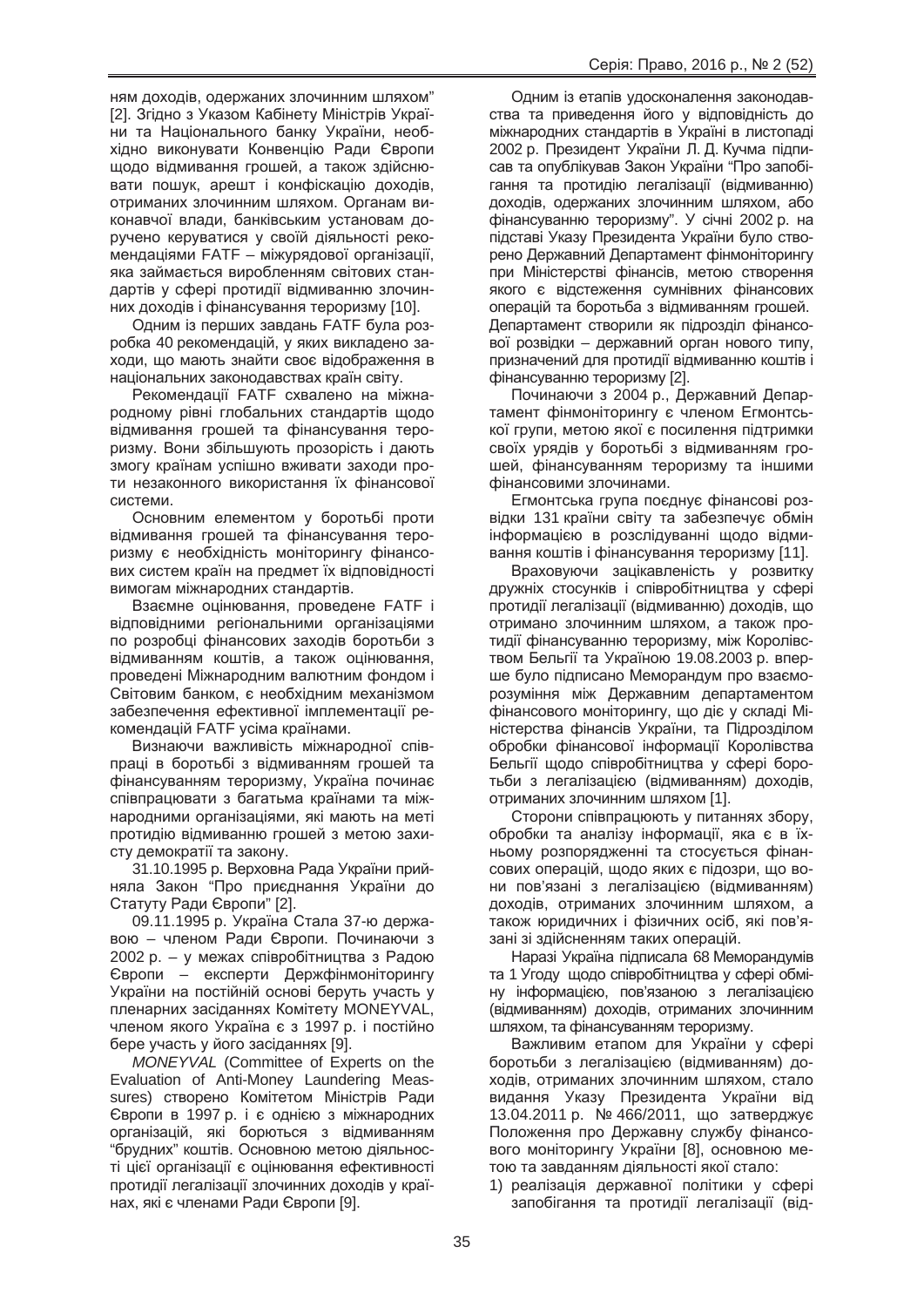миванню) доходів, отриманих злочинним шляхом, або фінансування тероризму, а також внесення пропозицій щодо її формування:

- 2) збирання, оброблення та аналіз інформації про фінансові операції, що підлягають фінансовому моніторингу, інші фінансові операції або інформація, що може бути пов'язана з підозрою в легалізації (відмиванні) доходів, отриманих злочинним шляхом, або у фінансуванні тероризму;
- 3) створення та забезпечення функціонування єдиної державної інформаційної системи у сфері запобігання та протидії легалізації (відмиванню) доходів, отриманих злочинним шляхом, або фінансуванню тероризму [8].

З метою імплементації Україною оновлених Рекомендацій FATF, Верховною Радою України 14.10.2014 р. за № 1702 було прийнято Закон України "Про протидію легалізації (відмиванню) доходів, одержаних злочинним шляхом, фінансуванню тероризму та фінансуванню розповсюдження зброї масового знищення" [2].

Цей Закон спрямовано на захист прав і законних інтересів громадян, суспільства та держави, забезпечення національної безпеки шляхом визначення правового механізму протидії легалізації (відмиванню) доходів, отриманих злочинним шляхом, фінансуванню тероризму та фінансуванню розповсюдження зброї MACOBOFO ЗНИШЕННЯ, А ТАКОЖ ФОДМУВАННЯ ЗАГАльнодержавної багатоджерельної аналітичної бази даних для надання правоохоронним органам України та іноземним державам можливості виявляти, перевіряти та розслідувати злочини, пов'язані з відмиванням коштів та іншими незаконними фінансовими операціями.

У межах плану державних заходів, спрямованих на боротьбу з корупцією, Кабінет Міністрів України своїм Розпорядженням від 30.12.2015 p. № 1407-р схвалив "Стратегію розвитку системи запобігання та протидії легалізації (відмиванню) доходів, одержаних злочинним шляхом, фінансування тероризму та фінансування розповсюдження зброї масового знищення на період до 2020 року" [8].

Метою цієї Стратегії є законодавче, організаційне та інституційне вдосконалення та забезпечення стабільного функціонування національної системи запобігання та протидії легалізації (відмиванню) доходів, отриманих злочинним шляхом, фінансування тероризму та фінансування розповсюдження зброї масового знищення.

У межах співробітництва України з Радою Європи було розроблено план заходів щодо вдосконалення українського законодавства та приведення його до міжнародних стандартів.

3 огляду на те, що в Україні проводять імплементацію норм міжнародного права у

внутрішнє законодавство України, в межах спільної ініціативи української влади та Ради Європи було розроблено план дій для України на 2015–2017 рр., у межах якого Рада Європи має намір підтримувати Україну як члена Ради Європи у здійсненні її статутних зобов'язань і зробити свій внесок у вирішення фундаментальних проблем у галузі прав людини, верховенства закону в Україні та у сфері боротьби з легалізацією (відмиванням) доходів, отриманих злочинним шляхом  $[9]$ .

Згідно з доповіддю *GRECO* (Група держав проти корупції), Україна (приєднання до *GRECO* здійснено 1 січня 2006 року) як держава – член Ради Європи повинна вдосконалювати законодавство згідно з європейськими стандартами безпосередньо у сфері боротьби з корупцію та у сфері боротьби з легалізацією (відмиванням) доходів, отриманих злочинним шляхом [9].

Згідно з доповіддю групи держав проти корупції, починаючи з 2014 р. та дотепер Україна здійснила більше половини її рекомендацій задовільно.

Уряд України бере активну участь у боротьбі з корупцією за допомогою реформ. Рада Свропи готова продовжити забезпечувати експертну допомогу та консультації з укріплення потенціалу національних установ, а також удосконалення нормативно-правової бази згідно зі стандартами Ради Європи.

Згідно з перспективами вдосконалення чинного законодавства та стандартами Ради Європи, українська влада повинна й надалі розвивати та покращувати антикорупційні дії у сфері боротьби з легалізацією (відмиванням) доходів, отриманих злочинним шляхом, та протидії фінансуванню системи тероризму згідно з європейськими стандартами, а також згідно з рекомендаціями MONEYVAL та Егмонтської групи.

Зокрема, в докладі постало питання боротьби України з корупцією. Рада Європи в межах доповіді наголосила, що Уряд України вжив важливі законодавчі заходи щодо протидії корупції.

У жовтні 2014 р. Верховна Рада України прийняла пакет законів щодо боротьби з корупцією: було вирішено створити Бюро по боротьбі з корупцією, а також затверджено Стратегію боротьби з корупцією до 2017 р. включно [8].

Рада Європи наголосила, що має намір продовжити співпрацю в галузі ефективного үправління в боротьбі з корупцією – згідно з рекомендаціями GRECO та європейськими стандартами. Рада Європи буде й надалі діяти в цілях зміцнення потенціалу уряду України шодо запобігання корупції.

Комітетом експертів з оцінки Anti-Money було наголошено на тому, шо Україна здійснила конкретний прогрес у боротьбі з відмиванням грошей.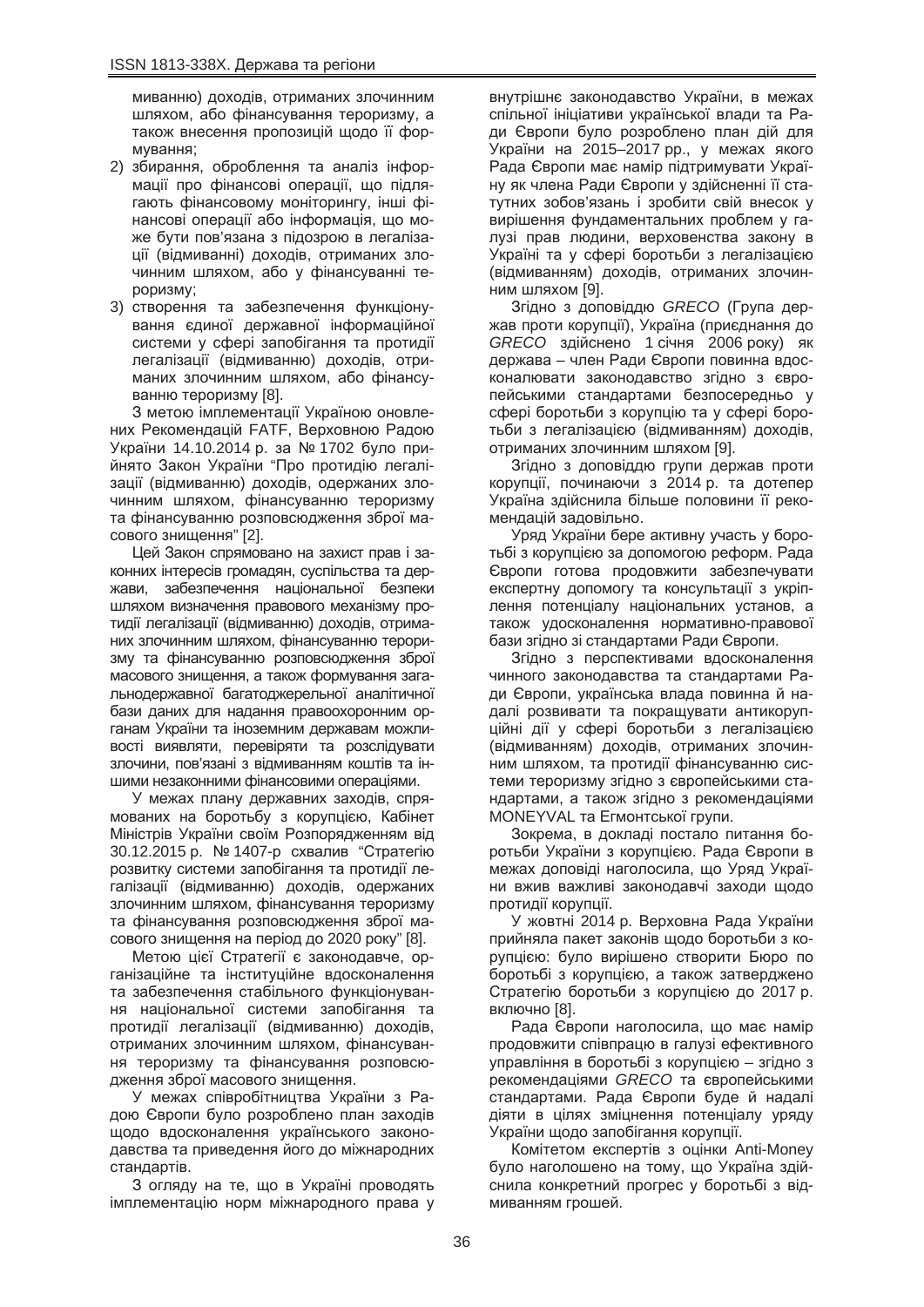Таким чином, співпраця уряду України з провідними міжнародними організаціями та державами – членами Ради Європи та іншими державами має запобігти корупції та відмиванню грошей шляхом зміцнення інституційного потенціалу та практики, а також удосконалення нормативно-правової бази згідно з порадами та рекомендаціями міжнародних організацій по всьому світу.

# $IV.$  Висновки

Незважаючи на ефективність контролю по боротьбі з відмиванням коштів та фінансуванням тероризму, злочинці продовжують намагатися перемішати злочинні доходи через фінансовий сектор та час від часу досягають мети. Належним чином розроблений та ефективно впроваджений підхід України знайшов своє відображення в прийнятті пакета нормативно-правових актів, які спрямовані на протидію відмивання коштів, отриманих злочинним шляхом, і на оцінювання ризику та моделі поведінки країн, де показники злочинності в цьому секторі набагато нижчі, ніж у нас.

Вважаємо, насамперед, що зусилля, спрямовані на боротьбу з відмиванням коштів та фінансуванням тероризму, повинні бути гнучкими, шоб змінюватися залежно від появи нових ризиків.

Ризиками відмивання коштів і фінансування тероризму можна ефективіше управляти за допомогою процесу, що ґрунтується на оцінюванні та угоді про співробітництво між компетентними органами й тими, хто надає фінансові послуги. Без співробітництва та розуміння між цими сторонами неможливо існування ефективного процесу.

Отже, державна політика України робить үсе можливе для адаптації законодавства Свропейського Союзу та норм міжнародного права у внутрідержавному законодавстві України в напрямі протидії легалізації (відмиванню) доходів, отриманих злочинним шляхом, та вважає пріоритетною складовою процес інтеграції в цьому напрямі, що, в свою чергу, є одним із головних напрямів української зовнішньої політики.

## Список використаної літератури

- 1. Державна служба фінансового моніторингу України ГЕлектронний ресурс]. – Режим доcryny: http://www.sdfm.gov.ua/articles.php?cat \_id=22&lang=uk.
- 2. Верховна Рада України [Електронний ресурс]. – Режим доступу: http://www.rada. gov.ua.
- 3. Звєрькова Н. Фінансовий моніторинг як захід протидії тіньовій економіці в Україні / Н. Зверькова // Підприємництво, господарство і право. – 2008. – № 2(146). – С. 8–10.
- 4. Коваленко В. В. Міжнародний досвід у сфері запобігання та протидії відмиванню доходів, одержаним злочинним шляхом. та фінансуванню тероризму : монографія / В. В. Коваленко, С. О. Дмитров, А. В. Єжов. – Суми: УАБС НБУ - 2007. - 140 с.
- 5. Метньова А. Внутрішній фінансовий моніторинг як складова системи контролю за легалізацією доходів, одержаних злочинним шляхом / А. Метньова // Вісник Національного банку України. - 2009. -Nº 12. – C. 24–29.
- 6. Поплевічева Н. Протидія легалізації доходів, одержаних злочинним шляхом у бюджетній сфері, як державний механізм детінізації економіки / Н. Поплевічева //  $EkonomicT. - 2013. - N94. - C. 4-8.$
- 7. Рисін В. Особливості побудови національної системи оцінювання ризиків відмивання грошей / В. Рисін // Вісник Національного банку України. - 2010. - № 7 (173). ɋ. 61–65.
- 8. Урядовий портал [Електронний ресурс]. Режим доступу: http://www.kmu.gov.ua/ control/uk/cardnpd?docid=248750405.
- 9. COUNCIL OF EUROPE [Electronic resource]. – Mode of access: http://www. coe.int/en/web/programmes/ukraine.
- 10. FATF [Electronic resource]. Mode of access: http://www.fatf-gafi.org/faq/moneylaundering/# d.en.11223.
- 11. The Egmont Group of Financial Intelligence Units [Electronic resource]. – Mode of access: http://www.fatf-gafi.org/faq/moneylaundering/ #d.en.11223.

*ɋɬɚɬɬɹ ɧɚɞɿɣɲɥɚ ɞɨ ɪɟɞɚɤɰɿʀ 11.05.2016.*

**Егорова В. М. Интеграция Украины в международную систему финансового** МОНИТОРИНГА ДЛЯ ПРЕДУПРЕЖДЕНИЯ ОТМЫВАНИЯ ДЕНЕГ, А ТАКЖЕ С ЦЕЛЬЮ НЕДОПУЩЕНИЯ ИХ дальнейшего использования для финансирования терроризма

В статье освещены процессы становления Украины как государства, которое совершенствует внутреннее законодательство в соответствии с европейскими стандартами путем  $u$ илпементации некоторых норм, связанных с предотвращением отмывания денег, путем укрепления институционального потенциала и практики, а также совершенствования нор- $^{\prime}$  мативно-правовой базы Украины.

**Ключевые слова:** отмывание денег, финансирование терроризма, Государственный Де*ɩɚɪɬɚɦɟɧɬ ɮɢɧɚɧɫɨɜɨɝɨ ɦɨɧɢɬɨɪɢɧɝɚ (ɮɢɧɦɨɧɢɬɨɪɢɧɝ), ɮɢɧɚɧɫɨɜɵɣ ɦɨɧɢɬɨɪɢɧɝ, FATF,*  $MONEYVAL, Cosem Eaponы.$